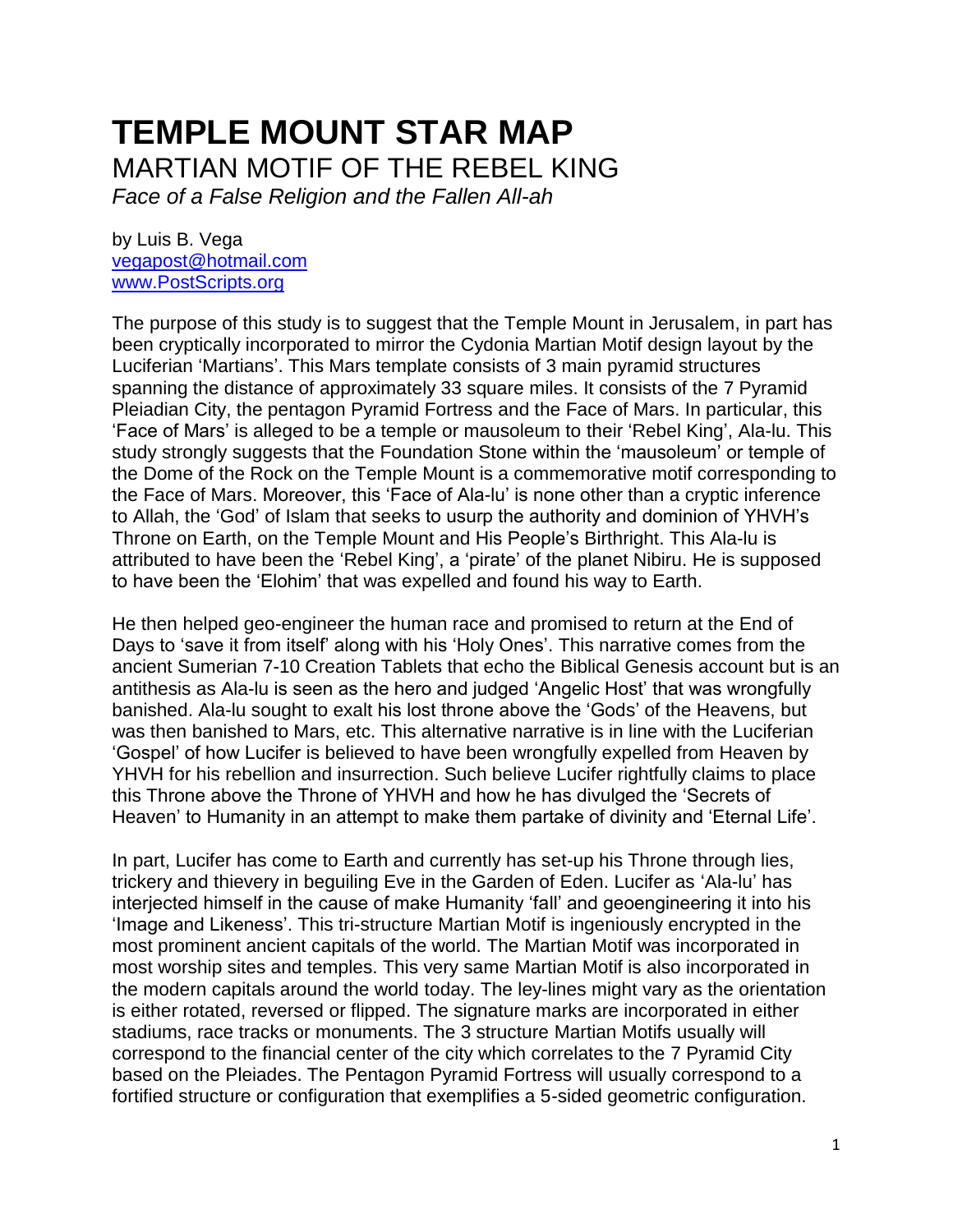# **The Face of the Fallen One**

The Face of Mars or of Ala-lu is usually oval in shape. In modern times, the huge sports stadiums correspond to this Martian Motif. What is unique about this correspondence is that a circular sub-structure is adjacent to the 'Face'. It is situated on the very ley-line that is in the direction of the 5-sided D&M Pyramid Fortress. Of all the prominent cities on Earth, according to the Bible, there is 1 city or spot on Earth that is more important than all others. This spot corresponds to Jerusalem according to the Bible. More precisely, it is within the Temple Mount where the Temple of YHVH stood and will. This location has several names and associations. Jerusalem is referred to The City of the King, The Earthly Jerusalem, Mount Moriah, etc. What is unique about this city above all others is that it is purported to be a carbon copy of the 'Celestial Jerusalem' in Heaven, the Heavenly Zion wherein YHVH, the Creator and All-Mightily dwells within a 'Temple'.

The Bible is very explicit and teaches that it is in Zion where YHVH dwells in righteousness and justice where no lie nor 'shadow of turning' is to be found. YHVH is portrayed as the King of the Universe and the Creator of all that was, is and will be. This Creator is outside of space and time as such are mere layers of created dimensions. It is in this Heavenly Zion, that YHVH has placed 'His Name' forever. Thus, this principle is found on Earth with the Earthly Jerusalem and at this Zion, YHVH has likewise put His Name there. The 'Sign' of this Name was to be found in the Temples that were on top of Mount Moriah where the Divine Presence was manifested. Many others also believe that not only is the Earthly Jerusalem a copy of the one in Heaven but that the constellations of Orion to include the Pleiades to Sirius are a copy or reflection of such a configuration of the very architecture and expanse that is reflected in the constellations.

In other studies such as the Stargates of Jerusalem and the Gates of Orion, it is suggested that the Temple Mount area that in in line over the Kidron Valley to the Mount of Olives to the East and to the South is a microcosm of the Cosmos. It thus is suggested that it includes the entire Mazzaroth layout with the 'Sentinels of the Galaxy', Ophiuchus and Orion as the Gatekeepers. These 'Gates' or Portals correspond to the Silver Gate and the Golden Gate that this Earthly Zion does in fact have. The whole back side of the Mount of Olives portrays the Ophiuchus constellation with a Serpent in hand that is divided in 2 part just as it is with Ophiuchus and Serpens. This is where the Dome of the Ascension is situated and serves as the 'Eye' of the 'flying dragon' motif.

This Silver Dome corresponds to the Silver Gate with Ophiuchus as the Sentinel or 'Guardian of the Gate'. The Golden Gate is directly across the Kidron Valley wherein Orion is the 'Sentinel'. Thus, the Temple Mount corresponds to the 3 stars of Orion that in turn correspond to the 3 domes on the Temple Mount. Moreover, the 3 Domes correspond to the 3 colors of the prophetic axiom of what time and space are relegated to, the Sun, Moon and the Stars. The al-Aqsa Dome is silver, thus the Moon, the Dome of the Rock is gold, thus the Sun. The Dome of the Tablets, where the Shekinah Glory once appeared above the Ark of the Covenant was white as was the Temples, thus the Stars. Other ancient pyramid sites like Teotihuacan replicated this Heavenly Zion with the Pyramids of the Sun, Pyramids of the Moon and the House of the Serpent. This 'House' complex had or has the approximate dimensions the 4th Temple of Ezekiel.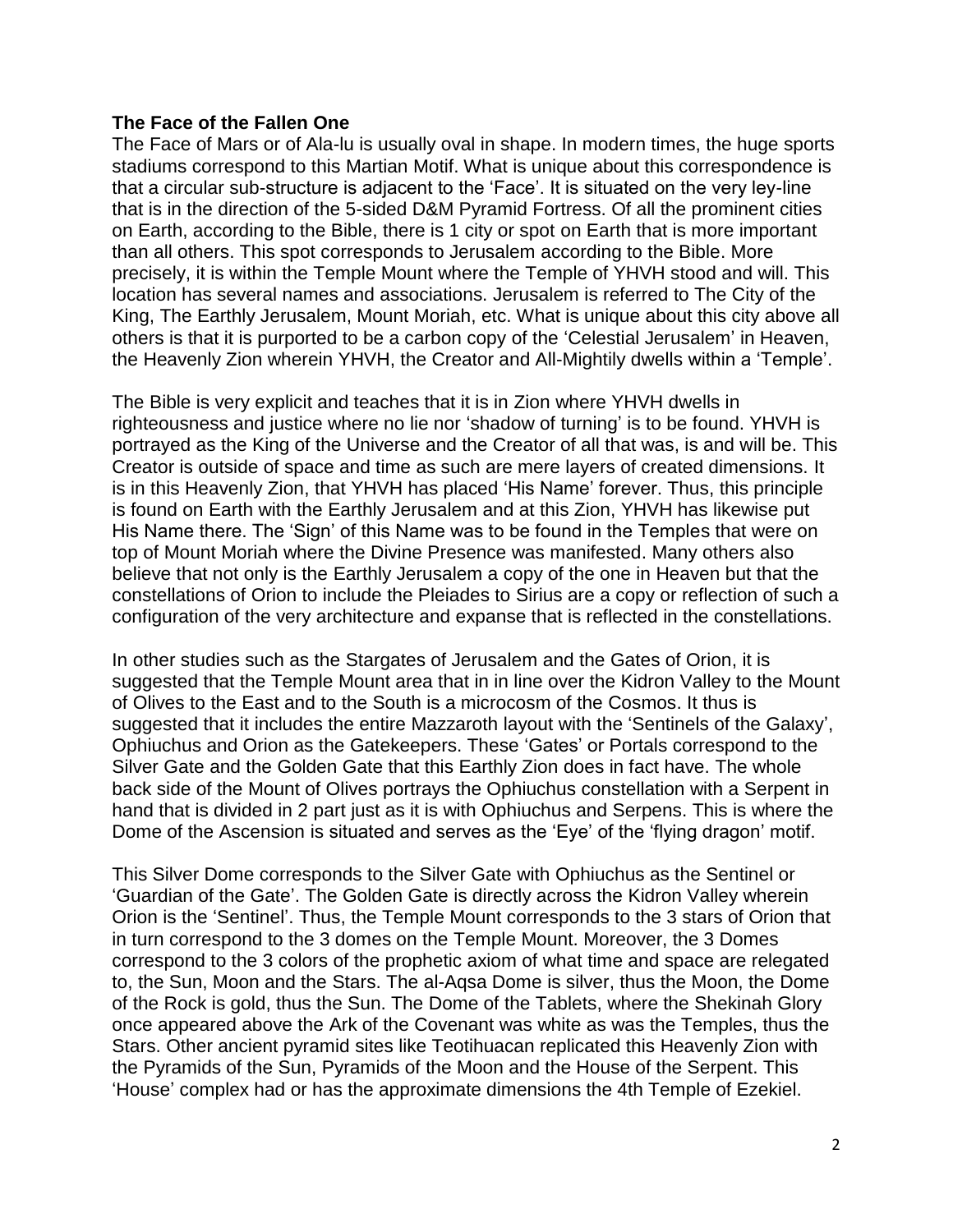# **The Façade of Lucifer**

This ancient city had a great 'Avenue' as the Bible describes how the New Jerusalem will also have such an Avenue as perhaps Heaven itself has. As noted, the constellation Orion is the microcosm of the blueprint of the entire Cosmos. This is based on the supposition that the cosmos has the form of a man, thus the 'Cosmic Christ' rendition of design and template. This finding with illustrations can be found in the study entitles, the City of the Gods. That study also suggests that cosmologically, the entire quadrant of Orion, Auriga, Taurus determines even geographically where the crucifixion took place, that the piercing of the Shepard Auriga by the horn of Taurus converges on Mount Calvary. Many also believe that in some mysterious way, the Heavenly Zion or Jerusalem has the 12 Gates as does the Earthly Jerusalem, at one time or another.

Perhaps there are 3 'Domes' or Temples that are in fact a facsimile of Orion and as such in Heaven itself. The same lay-lines have been replicated and mirrored around the world in the centers of power. The question remains why does Jerusalem, the 'City of the King', of Jesus also have the encrypted Martian Motif and why? The answer is apparently yes, Jerusalem on Earth does have this Luciferian encrypted Martian Motif layout. However, this study suggests that the current layout of the Martian Motif that incorporates Mount Moriah and the Mount of Olives is not of the protocols of YHVH to have been given to mankind to replicate to this extent. YHVH is not a 'Martian God' that rebelled and seeks to usurp a 'throne'. This study suggests that the 'Rebel' King Ala-lu narrative comes from the Luciferian perspective of occult and ancient writing.

Such ley-lines and Martian Motifs upon the Temple Mount of YHVH were usurped, occupied by the false God of Islam, Allah, as it is the case to this day. Thus, the corresponding façade, which means 'Face' of the Foundation Stone within the Dome of the Rock is apparently corresponding to the Face of Mars that does look like a 'Face'. This 'Allah' or better known as Lucifer was the one that gave Humanity forbidden knowledge and is the 'God of War', the Destroyer. Also, in part, such 'Doctrines of Demons' came from the Watchers, those Fallen Angels that left their 1st Estate and came to Earth to Mount Hermon. To reiterate, the Martian 'God' Ala-lu Biblically speaking is a masked 'façade' of the workings of Lucifer by way of one of is false religions, Islam whose Moon Goddess was and is All-la or better deciphered as Allah.

Such Fallen Ones along with the original Angelic Rebellion of the 'King of the Angels', Lucifer has sought to put his 'Name' and his Throne upon the Earthly Jerusalem. Realize that the Bible describes that Lucifer does have a 'Throne' of his own and is the 'Anointed' or 'Christ' Cherub. This is why the Luciferians worship him as the true 'Christ' instead of Jesus, the Christ. Such have the 'sympathy for the Devil' as they blame Jesus Christ for an unjust and unfair judgment and condemnation of Lucifer for being a 'Prometheus' in helping Humanity obtain 'godhood'. What could be possibly wrong with that? The problem that is that it is a lie. Jesus Christ came and exposed Lucifer in that from the beginning, there was murder, thievery, and lies in his heart. Lucifer only seeks to kill, steal and destroy. He became a law unto himself where morality is relative. In the possible pre-Adamic world, there seems to be evidence of civilizations that spanned the Solar System and perhaps beyond that to include Mars as part of Lucifer's Golden Age.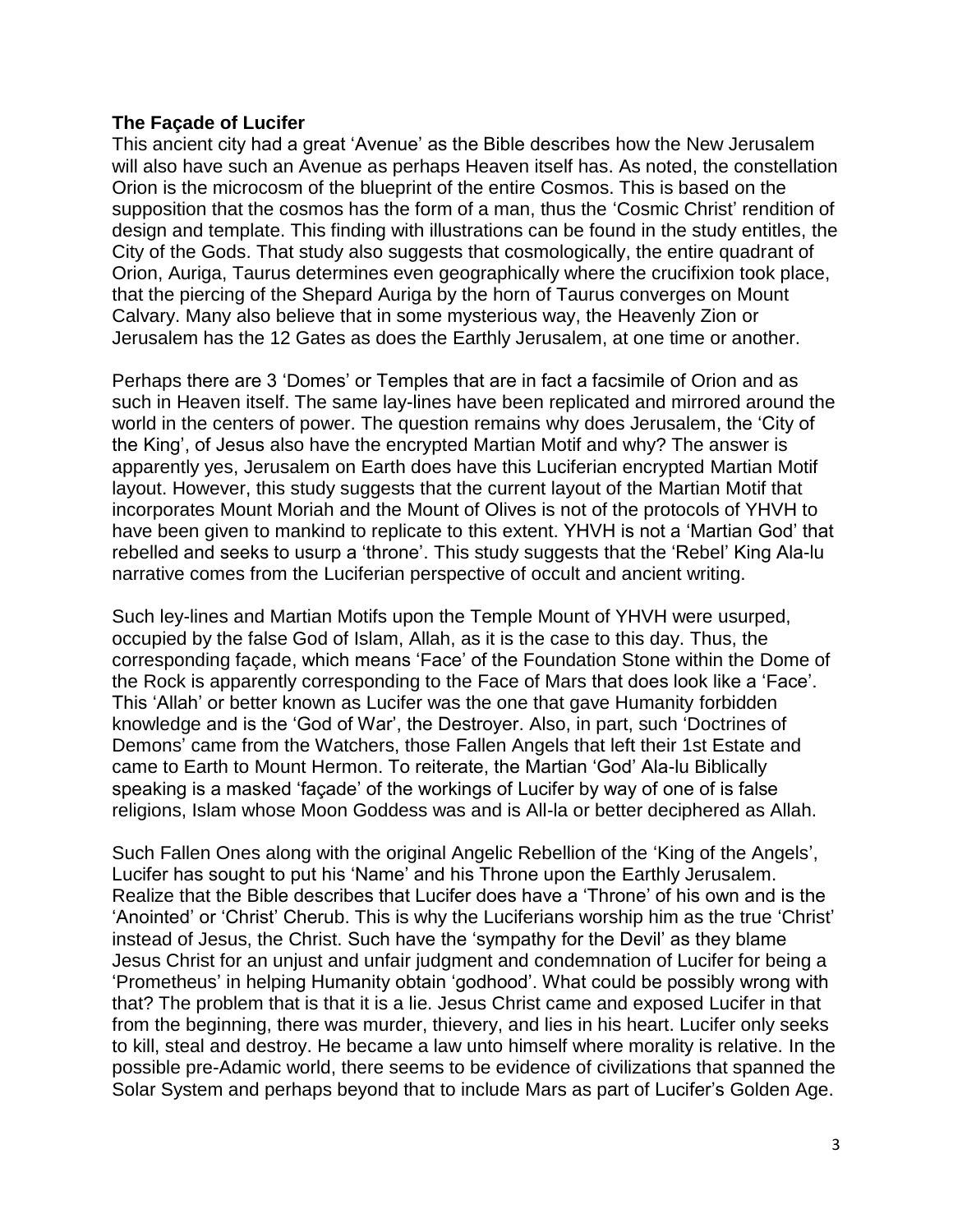# **The Foundation Stone**

This study suggests that the Foundation Stone within the Dome of the Rock is corresponding to the Face of Mars. This 'Temple' or mausoleum is dedicated to the Rebel King of Nibiru, Ala-lu. This illustration suggests that perhaps the narrative is attributed to the pirates of the colonial period whose flag was black and had a 'Skull and Bones' motif. Presently, such are the ISIS 'Black Flags' of the Islamic God Allah. Furthermore, such an association of rebellion could be linked to Lucifer as the 'First Rebel' as his motifs are configured in the Earthly Zion, that of Jerusalem and the Temple Mount. The following are some approximate measurements suggested that are associated to this Foundation Stone or façade of the 'Face of Allah', or that of Ala-lu, better known as Lucifer.

## **The Face of Mars dimensions**

1 nautical mile wide or 1.88 km 2520 yards in length of inner lining 233° heading and with a 25,200 ft. perimeter

# **Dome of the Rock Octagon Perimeter**

6,660 inches .18 km or (6-6-6) 188 feet in length and width

# **From 'Face of Ala-lu' to outside smaller Dome**

33 meters / 33 smoots

How big is the actual Martian Motif? For the purposes of illustration, the approximate scale of the Face of Mars mausoleum is comparable to the core of the city of Jerusalem and its surroundings from the Mount of Olives to the Mamila Cemetery. In comparison, the Martian structures were massive in size taking up the entire width and breathe of the ancient city of Jerusalem. It is approximately 13-15 miles wide or about 33 square miles. The size of the Face of Mars 'temple' or mausoleum would envelope the entire Washington D.C. Mall. It corresponds to the area of the White House. Then from the obelisk of the Washington Monument to just above the Capital Building, the Luciferian owl god Molech construes a 'pyramid' that is in phi ratio in terms of distance. In comparison to scale, the size of the Pentagon Pyramid Fortress would look like a massive mountain. Also, in scale at Jerusalem the layout and dimensions of the Face of Mars appears to be in phi ratio from the Mount of Olives, the Dome of the Rock to the Mamila Cemetery.

Presently, the 'Earthly Jerusalem' Temple Mount is being occupied by the 'Façade of Allah'. The 'Spirit of AntiChrist' is very pervasive as a spiritual stronghold and Lucifer seeks to 'tag' this territory with his Luciferian 'signatures' of possession and dominion over YHVH's land and Earthly Throne. These 'signatures' are ancient and of a Martian origin that in turn are perhaps coming from before time or space were created as dimensions or perhaps even before the stars were formed. Yet, such a Martian Motif is so prevalent on Earth in all the ancient centers of worship. They are present in the world capitals of which Lucifer gives his power and dominion to his 'Builders' to rule all of Humanity, for the time being.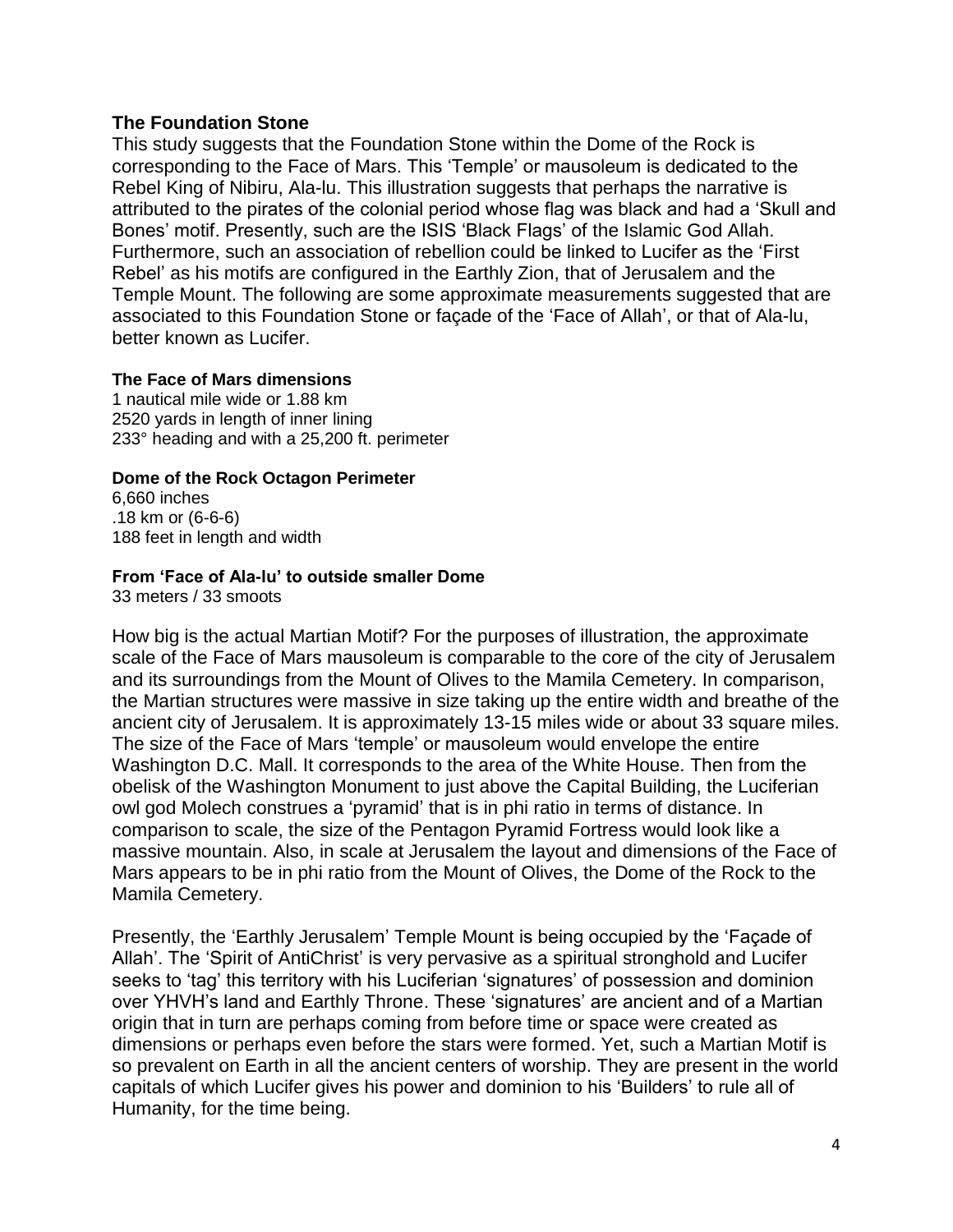## **The Martian Connections**

One supposition this study seeks to bring out is that Mars was inhabited by beings and/or Angels before Genesis 1:1 that were and perhaps are not human although they could have looked like such. Some believe they were Angels stationed much like a garrison, etc.. Thus, the various pyramid fortresses due to Lucifer's rebellion have the ravishes of a thermonuclear war landscape. It is there that the Martian Motif is derived from that many also believe was part of Lucifer's Throne design or layout. Realize that according to the Bible, it was Lucifer that was the Cherub that 'covered' the very Throne of YHVH. Such a Martian Motif could have been even construed from an earlier pattern coming from this very Throne of YHVH layout in Heaven itself. The Pleiades pattern is also incorporated in such a design layout. This Martian Motif is not only delineated on Mars and on Earth, but it also appears to mirror a 'Star Map' of sorts that could very well show the way to Heaven itself or where the capital of Lucifer and as such a 'Stargate' was or is. In turn, Lucifer's 'Master Builder' have sought to replicate his Star Map portal on various temples and mausoleums on Earth, as it is in Mars and perhaps how Heavens is copied as with the area from Orion to the Pleiades Star Cluster.

Does the Earthly Jerusalem have this same Martian Motif? Yes. It is a lot trickier to ascertain as with other world capitals, it is more obvious. The Luciferians do a great job to hide their secret Martian ley-lines in plain sight. All one has to have is the 'key' or the Martian Motif template and a little Biblical holy discernment to expose such conspiracies and configurations on Earth, as they are in the Heavens. As noted, what is spectacular in terms of Jerusalem is that the research confirms that the Foundation Stone does correlate to the Face of Mars, that of Ala-lu and thus has a direct association to the religion of Islam and their 'God' Allah. Thus, this study strongly suggests that the Islamic Allah corresponds to the façade of the Foundation Stone within the Dome of the Rock and is Luciferian. This would make Islam then Satanic. The evidence? Islam is anti-Christian and is fueled by a hatred of the Biblical Jesus Christ whom Islam denies as GOD the Son. This statement is even written around the Dome of the Rock. In turn it operates under the Spirit of the AntiChrist who one day will come to this very place as promised, the very Ala-lu, the AntiChrist of the Bible that will be Lucifer incarnate.

It will be on the very Temple Mount that Lucifer will establish his Throne as he sits on the Ark of the Covenant in the Holy of Holies. The Ark of the Covenant is the replica of the Throne of YHVH that is in Heaven. This AntiChrist or Ala-lu will use the protocols of the Islam and the religious Jew's Noahite Laws to persecute YHVH's People during the Tribulation Period. The current and age-old persecution of Jesus' People has come from such religious that currently are hell-bent on eradicating the Christian Testimony to Jesus. This Spirit of Death, of the 'Black Flag' comes from this same God of War, Lucifer or Allah as in Ala-lu, the Face of Mars. The protocols of Islam are those of its Father; that of lies that has been commemorated by Islam in the Foundation Stone. An 'eye' was drilled to depict the 'face' type of appearance covered by the Dome of the Rock, thus the 'Face of Mars', that of Ala-lu or Allah? This is the name of the Rebel King of the Angels, Lucifer. This Allah or Lucifer is also described in the Bible as the Red Dragon, the Serpent of Old. In other studies of the name of Allah, the evidence and the Learned Elders of Zion have a common objective, dethrone the Son of GOD, Jesus.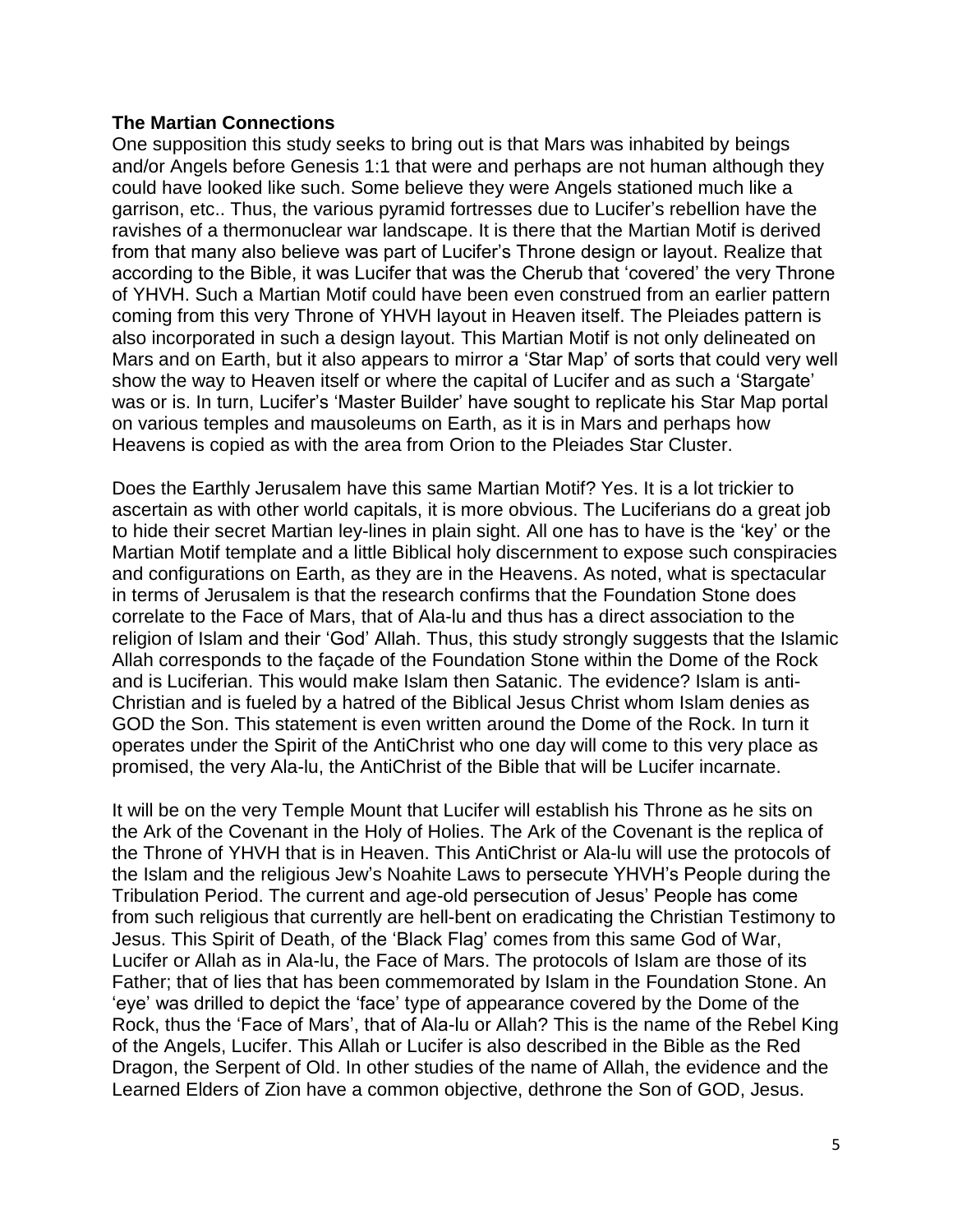# **The Crooked Cross**

This study suggests that this Ala-lu or Allah is the very same one that was in the Garden of Eden that caused the fall of Adam and Eve and introduced sin, chaos and death within the re-Creation of the Earth. The domain of Humanity was at that time usurped by Lucifer, based on a lie. As to the signature of Lucifer, of Ala-lu or Allah is seen when one considers and applies the key of the Martian Motif template from a top view of the Temple Mount area of Jerusalem, there appears to be a direct correlation of the Martian Motif as in Cydonia, Mars. There is the 5 sided Pentagon Pyramid Fortress to the east on the very Mount of Olives. There is the 7-Star Pleiadian City that corresponds within a city to the south where the Kidron Valley opens-up between Mount Moriah and the Mount of Olives. However, the most amazing and spectacular correlation to the Martian Motif is what correlates to the Face of Mars, that of the Rebel King Ala-lu. The Martian Face of Mars corresponds to the Dome of the Rock with its 'rectangular' platform perimeter. What also further strengthens this association is that in front of the Octagon shape of the Dome of the Rock is a smaller circular dome.

This is exactly matching that of the Cydonia, Mars layout. The ley-line is in direct association with the Pentagon Pyramid Fortress as it is in Mars. The question remains, does the Dome of the Rock that corresponds to the Martian Motif of the Temple or mausoleum to the Rebel King Ala-lu have such a depiction or layout? Yes. Astonishing, the Dome of Rock has within it the 'Rock' from which its name is attributed to. This Rock is suggested to be depicting a face. It has a side profile appearance with an 'Eye' that has actually been drilled where an eye would be situated on a face. Interestingly, it is the right eye that is depicted, and the face is facing east. From this orientation, the visual effect makes it seem as though the 'Face' is encased as it is on Mars. In addition, there are those that believe Lucifer lost an eye in such a battle of expulsion; his right eye. Lucifer now sees now with 2 eye, the left eye that in Biblical terms the left is associated with a deviation from what is true or 'right'. Another astonishing correlation dealing with the Octagon geometry of the Dome of the Rock is that if one decouples the 4 walls of the mosque and rotates them at the same angle of 45 degrees that the Face of Mars and the Pentagon Fortress were rotated, then the Dome of the Rock in which the 'Face of Allah' is memorialized configures a Swastika.

The Swastika like the Star of Ramphan is ancient and perhaps was construed before Humanity was created. It is also referenced as the Black Sun and the 'Crooked Cross'. Moreover, the 'Face of Allah', thus becomes the center motif of how for example the rebel motif of the Skull and Bones with a 1 eye patch was fixed to the Swastika. This signet was the badge of honor for the Nazi SS who like the Spanish Foreign Legion has the slogan 'Long Live Death'. If this Foundation Stone within the Dome of the Rock is a veneration of the Fallen King of Nibiru, it would in line with the ancient Sumerian Creation account that Ala-lu or Allah came from the Black Sun Star system or that of Nemesis of which Nibiru was one of the 7 planets. Was and is Ala-lu Lucifer, the Rebel 'King of the Angels'? Is this one in the same, Lucifer that was expelled from the Heavenly Zion and seeks to once again attempt to set his Throne above the Throne of YHVH? For 48 months, Lucifer will incarnate into the AntiChrist and sit in the Mercy Seat within the Holy of Holes some 90 yards to the Dome of the Tablets.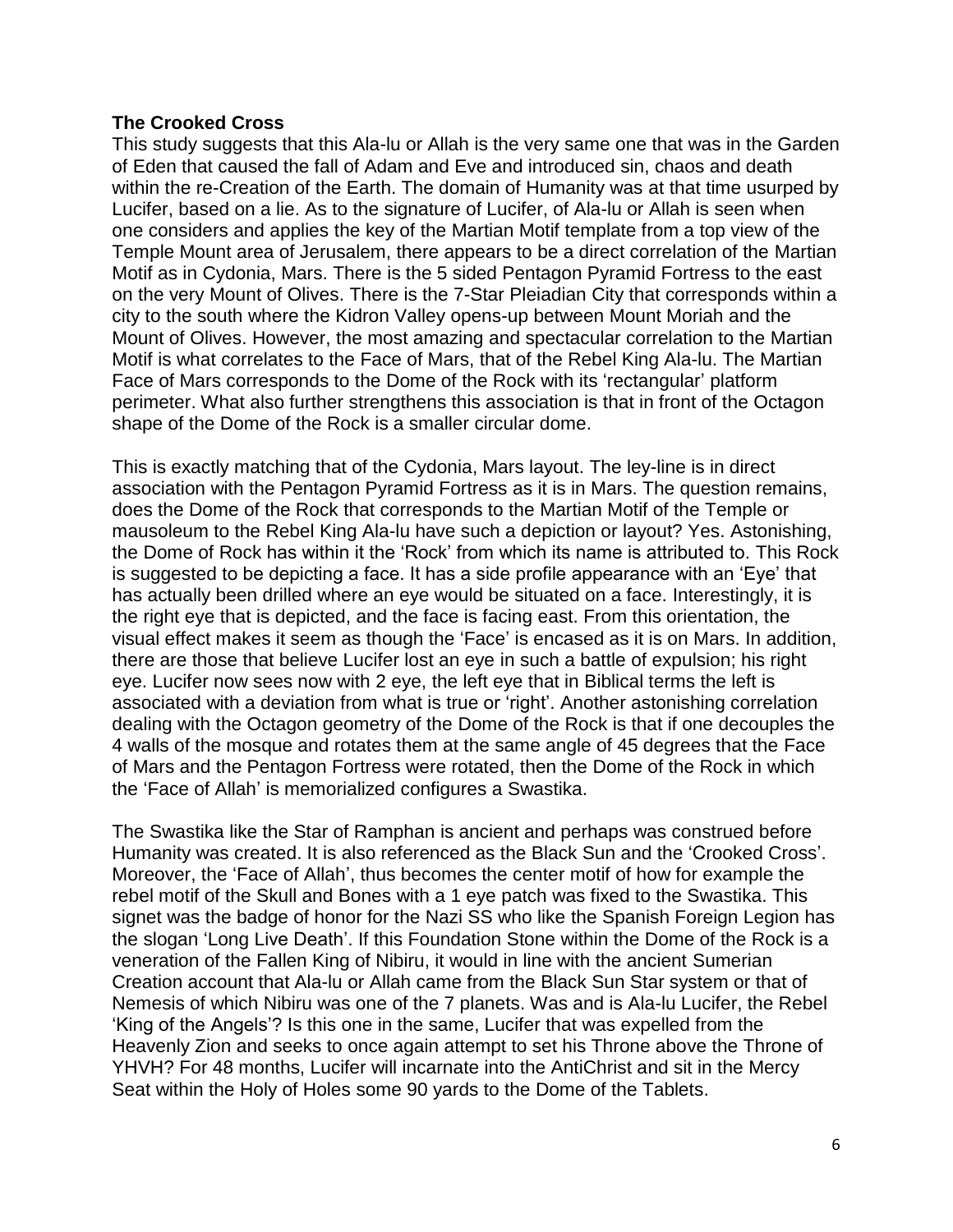# **The Throne of Allah**

The Ark of the Covenant is a 'throne', a chair in essence that Lucifer has sought, is and will seek to usurp the Throne of Christ Jesus with on the Earthly Zion because he cannot do that in the Heavenly Zion. This will be as close as Lucifer will ever get to doing so within the Heavenly Zion. The astonishing notion to consider is that this place of the Holy of Holies and the Ark of the Covenant, although a facsimile of the true one in Heaven is that humans could not cross the threshold and enter the spiritual dimension of the true one in Heaven. However, in some mysterious and secret way, Lucifer being the 'Anointed Christ' that covered the Throne and the celestial Ark of the Covenant in Heaven, perhaps can and will attempt to as Nimrod. Imagine this, Lucifer knows how to transcend through this 'veil' at the threshold of the Holy of Holies on Earth with Heaven. In a sense, it is a 'Stargate' or portal that is where the Holy of Holies was and will be situated with as a 'Door to Heaven'. Lucifer, like Nimrod will attempt to invade Heaven by proxy to dethrone YHVH and His Christ, Jesus, the Son of GOD at least on Earth.

The Tabernacle of Moses and the Temples subsequently had this direct association in that the veils separated the various stages of entrances from the outside. As to the Tabernacle of Moses, there were 3 main doors or veils. There was the door of the outer perimeter, then the door or veil going into the Sanctuary Tent of the Holies. Then there was the veil or 'door' to the Holy of Holies. This same typology of 3 doors or 'Stargates' was mirrored in the Temple Mount. There was the Golden Gate that provided entrance to the Temple Platform or the Outer Court. Then there was the door to the Court of the Women. Subsequently then there was the Door called Nicanar Gate. This entrance led to the Court of Israel and that of the Priests. The next series of 'Gates' or door constituted the Temple proper with the main entrance to the Holies. This by the way is also is a replica or copy of the Great Pyramid delineation. In another study entitled the Patterns, it is suggested that the Pit, the Ascending Gallery, the Queen's Chamber and the King's Chamber mirror the Temple Mount layout with just that. The Kidron Valley is the 'Pit'; the Golden Gate is the 'Ascending Gallery'; the Court of the Women is the 'Queen's Chamber'; the' King's Chamber' is the Holy of Holies.

The Dome of the Rock, which is an Octagon of 8 sides corresponds to the Great Pyramid which actuality has 8 sides. The Dome of the Rock is the 'temple' or mausoleum that houses the Face of 'Allah' presently. As noted, this 'Rock' is called the Foundation Stone and according to Jewish tradition, it is the 'Navel' of the world from where YHVH first created the Earth and more than that, the entire Cosmos. Perhaps, at that time, Lucifer might have had a hand in the creation of such that is seen and unseen before his rebellion as 'King of the Angels'. Lucifer might have gotten jealous in that Earth was to be fashioned for Humanity and made higher than Angles whom would one day they would have to serve. Nonetheless, if the Martian Motif is overlaid upon the Temple Mount, all of the 3 Martian Motifs are present, the Face of Ala-lu or Allah. Is it any wonder why the religion of Allah seeks to place its name and possess the Birthright of the King, of His People and Place on Earth? The next question is, are there 5 fortified structures or a Pentagon Pyramid Fortress opposed in a direct ley-line to the 'Face of Allah' on the Temple Mount? Yes. Astonishing, on top of the Mount of Olives, there are 5 Roman Catholic Church fortresses.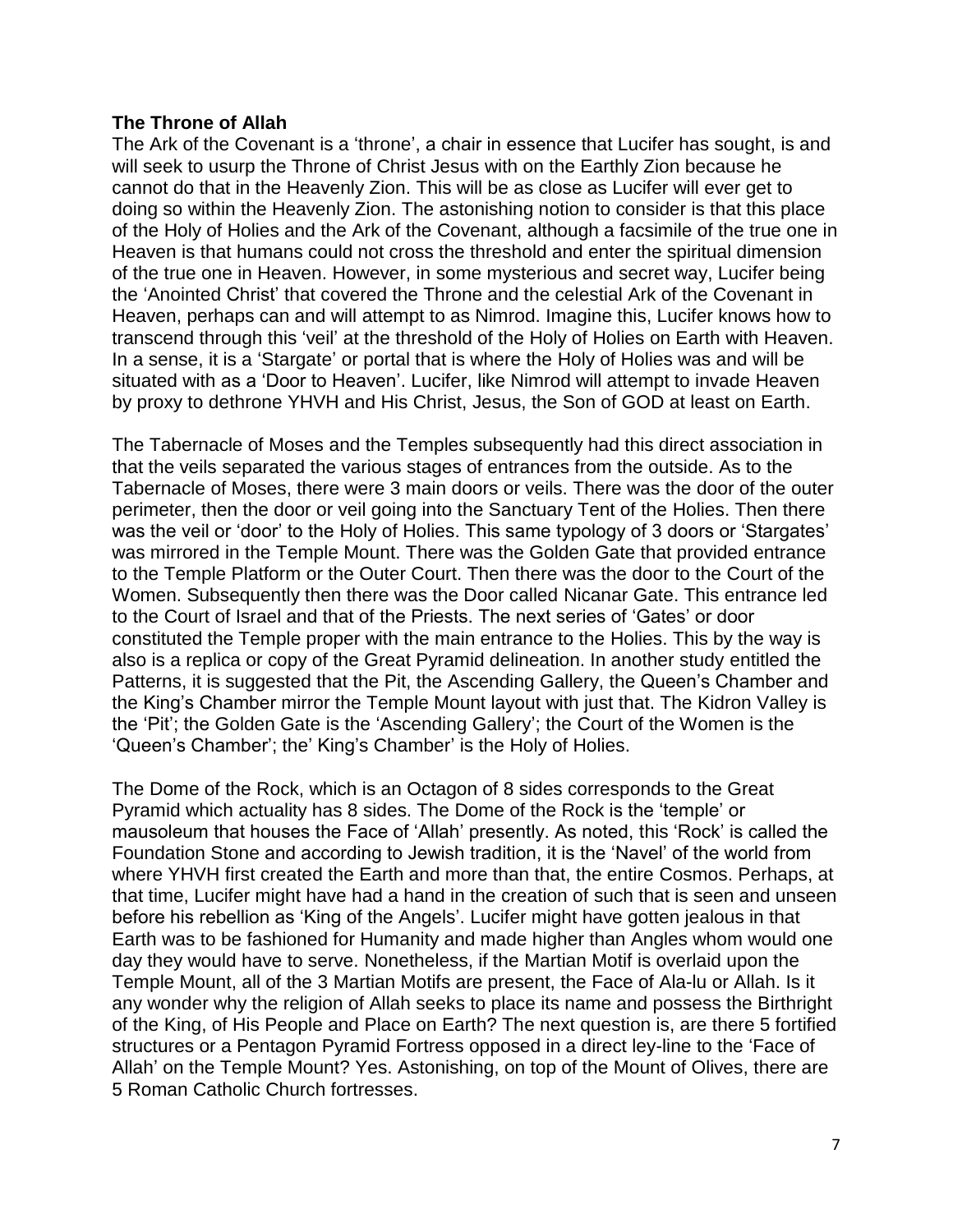# **Fortresses of Solitude**

The ley-line that goes from the Pentagon Pyramid Fortress to the Pleiadian Pyramid City on Mars is mirrored in Jerusalem by the city layout at the foot of the Kidron Valley. It is also very telling that a clue is given as to its association as about halfway down there is the hotel called the 7 Arches Intercontinental. These '7 Arches' are perhaps referencing the 7 Stars of the Pleiades. It is interesting that the Pleiades layout and configuration does approximately match the various street traffic turn-arounds. In one case the Pleiades Star Celaene corresponds to a prominent building that has a roof configuration that depicts a 'Star'. The other would correspond to Atlas at a roundabout. In terms of the 'fortress' motif, the Benedictine Abby even has a pyramidion tip as does the Martian Pentagon Fortress. These 5 church fortresses are as follows.

- *1. Benedictine Abby*
- *2. Carmelite Monastery*
- *3. Pater Noster Church*
- *4. Dominus Plevi Church*
- *5. Church of the Ascension*

What is also unique is that the Martian Motif construes a hexagram as in the Star of David or is it the 'Star of their god, Ramphan?' It is most likely that the ley-lines of the hexagram construed serves as a Stargate or portal of sorts in which the Angelic hosts traverse in-between dimensions and from Heaven to Earth. After all, it is suggested that Jacob's Ladder was at this precise spot when he laid his head to rest upon a 'rock' and a vision was given of Angels ascending and descending from that 'House of El'. This is reminiscent of the 'Ladder' or 'Tower of Babel' Nimrod sought to recreate to invade the Throne of YHVH with in Babylon. This place is to some the very spot of where the Holy of Holies was and corresponds to the Dome of the Tablets. It is also where a bit further out on the same extension of Mount Moriah, on Mount Calvary, Abraham, as a Father attempted to give-up his 'Son of Promise' on an altar. This is why Jerusalem is so contested. It is because it is at this place on Earth, out of all the billions of planets that the Creator Father chose to send His Son to become a sacrificial substitute for Humanity's sins and rebellion.

GOD the Son took on flesh and Jesus as a man came to be the 'Last Adam' and die for Adam's fallen race; not the Fallen Angels or other created beings. Then out of all the places on Earth, it was at Jerusalem that the Messiah, as the 'Son of Promise' came to take Isaac's place on Mount Calvary, literally. Then out of all the places in Jerusalem, it was at the Threshing Floor of Araunah the Jebusite where the Ark of the Covenant rested and was placed. It became the Gate of God, the Golden Gate, the doorway or 'Stargate' to the very Throne of YHVH on Earth. Also based on the Martian Motif, there are other structures that are associated with the main Martian Motifs. For example, there is the apex of the inverted hexagram from the Dome of the Rock to the Mount of Olives and then to the south city street layout. The inverse triangle has the Russian Orthodox Church of Mary Magdalene dead center as the 'Eye' of the hexagram pyramidion. Moreover, this geometric hexagon is centered on the Kidron Valley and the hexagram is dissected by a literal earthquake fault-line that runs north-south.